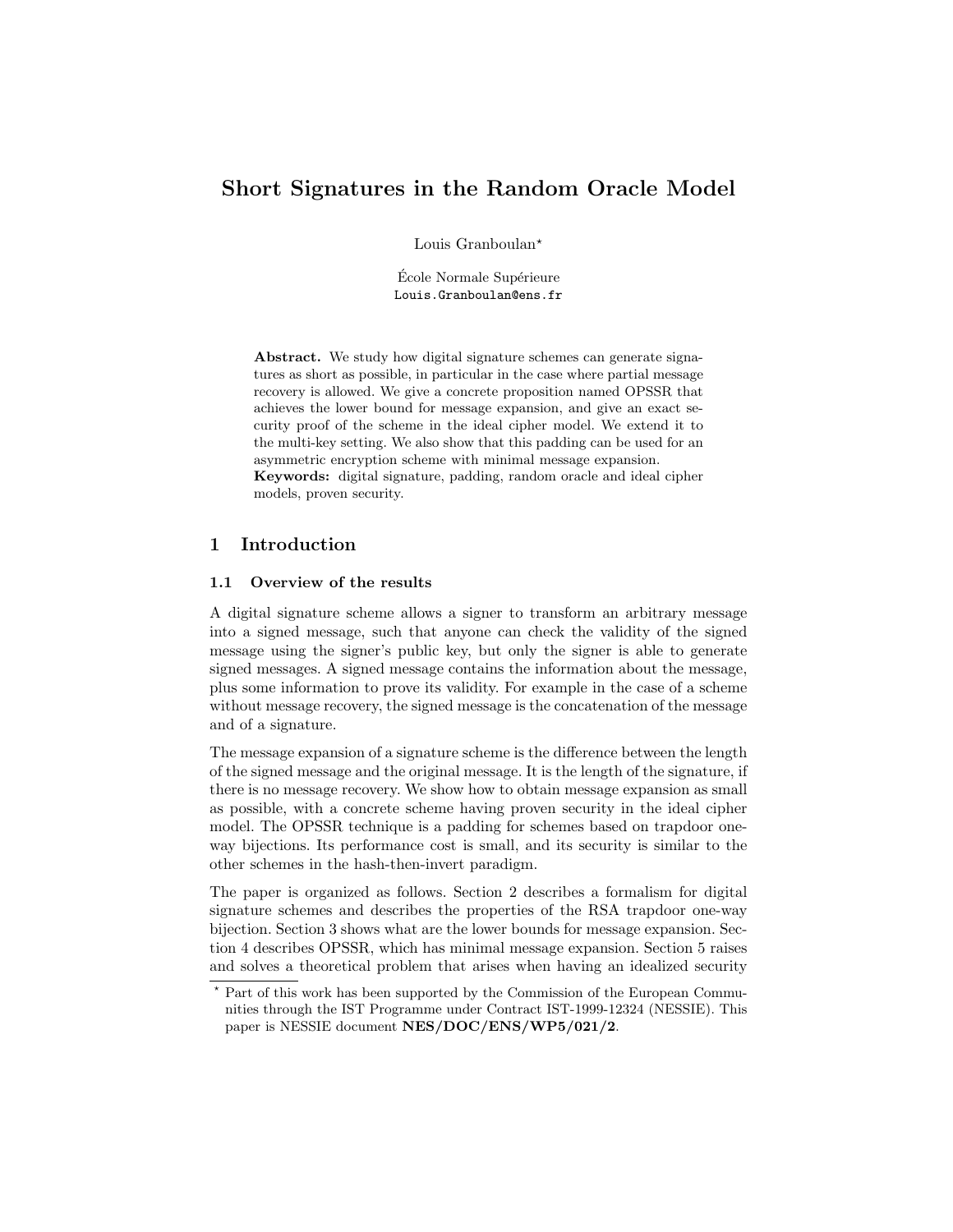model for a multi-key setting. Section 6 discusses open problems. Appendix A compares OPSSR with other paddings. Appendix B explains why OPSSR can also be used for encryption.

#### 1.2 Related work

Many schemes have been proposed with short signatures [4, 11, 12, 17, 18], but their exact security is not proven to be equivalent to the underlying problem with the same parameters, because their security proofs are not tight. Therefore if the parameters are chosen to give short signatures, the security of those schemes is not proven.

Partial message recovery can allow one to reduce message expansion when having security parameters corresponding to the tightness of the security proof. Message recovery has been used to reduce the message expansion in the PSS scheme [2], the Pintsov-Vanstone scheme [5] or the DSA-like schemes [17]. But those schemes do not achieve minimal signature length.

Coron [9] has shown how to reduce the length of the random salt in PSS, to improve the amount of message recovered, and reduce the message expansion. But the result of this improvement is still not optimal.

Coron, Joye, Naccache and Paillier [10] have shown that the PSS padding, which was designed for signature, can also be used for encryption.

#### 1.3 Our contribution

We introduce the definition of message expansion which generalizes the notion of short signature for schemes with message recovery. We show what is the minimal possible message expansion for a given proven security requirement. We describe a padding that achieves this lower bound and that can be used with RSA. This padding can be viewed as a generalization of PSSR and many other paddings. We also show that most current schemes proven secure in a idealized model should go under a small modification that increases their security in the multi-key setting.

### 2 Definitions

#### 2.1 Digital signature schemes

**Notations.** If the variable x represents a value taken from a finite set  $\mathcal X$  of n elements, the we say that the size of x is the value  $\#x = \#\mathcal{X} = \log_2 n$ , which may not be an integer.

If the elements of X can be represented by bit strings, then  $\sharp x = \sharp X$  is the length of the bit strings. Of course,  $\#x \leq \sharp x$ .

For variables  $x \in \mathcal{X}$  and  $y \in \mathcal{Y}$ , the corresponding element of  $\mathcal{X} \times \mathcal{Y}$  is written as  $x||y$ . This notations comes from the fact that if x and y are bit strings, then  $x||y$  is the concatenation of these strings.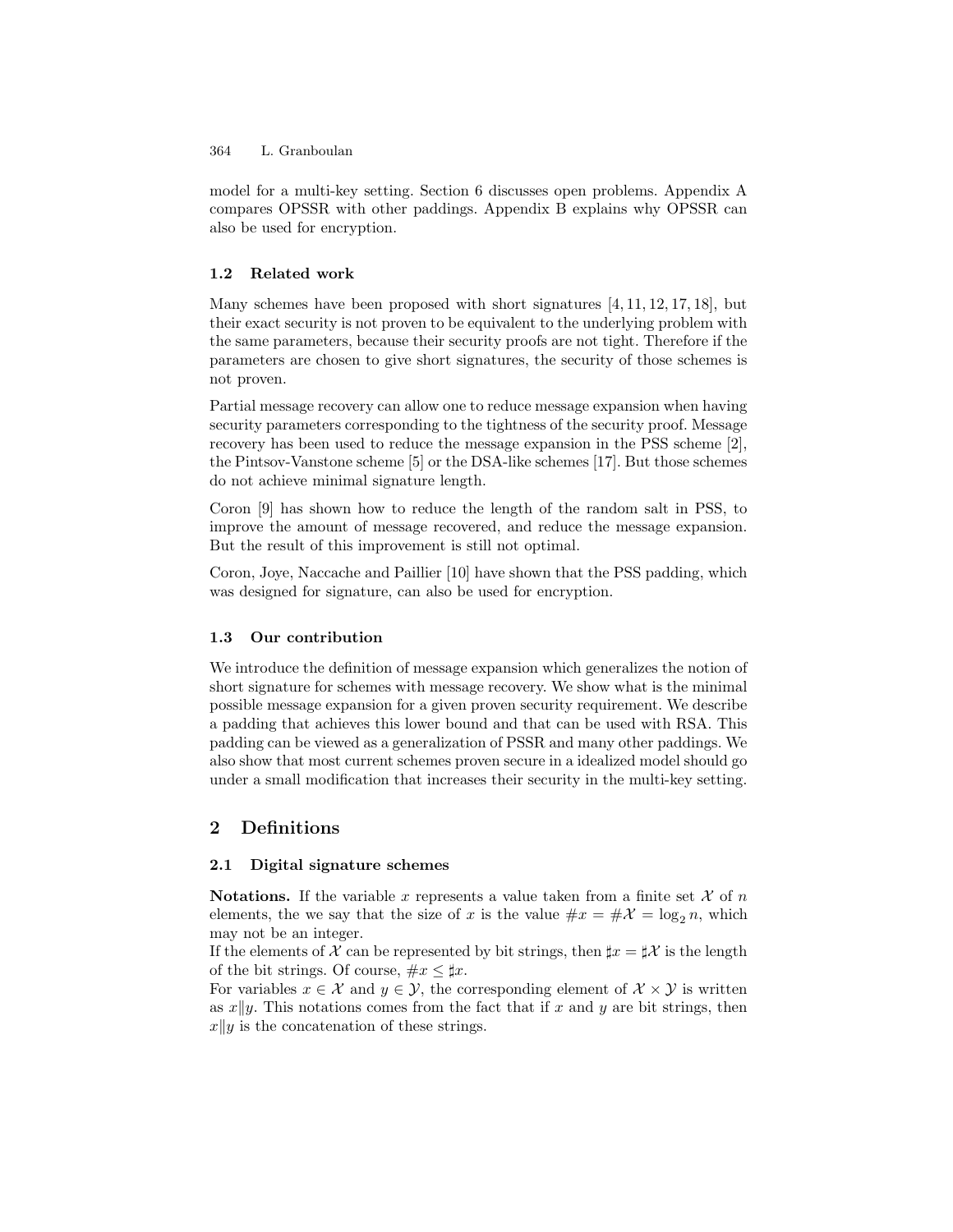Definitions. A signature scheme is described by the following four algorithms :

- a parameter generation Generate :  $\rho \mapsto$  param,
- a key generation  $\mathsf{KeyGen}_{\mathsf{param}}: \rho' \mapsto (\mathsf{pk}, \mathsf{sk}),$
- a signature generation  $\mathsf{Sign}_{\mathsf{param},\mathsf{pk},\mathsf{sk}} : (m,r) \mapsto \sigma$
- and a signature verification  $\text{Ver}_{\text{param},\text{pk}} : (\sigma, r') \mapsto m$  or reject.

All these algorithms are deterministic, and the inputs  $\rho$ ,  $\rho'$ , r and r' (if non empty) contain the randomization for the algorithms. They may have some specific format.

Signature schemes with appendix have the property that  $\sigma = m||s$ . Signature schemes with message recovery usually have the property that  $\sigma = \hat{m} \| s$  and that the whole message is  $m = \hat{m} || \bar{m}$ , where  $\bar{m}$  is the recovered part of the message. They typically have a lower bound for the size of the whole message, which is also the amount of message recovered.<sup>1</sup> Signature schemes with unique signature have the property that Ver is injective (with the exception of reject), which also implies that Sign does not use any random  $r$  (deterministic signature scheme).

Two signature schemes are equivalent when the following conditions are satisfied:

- The possible values of param are the same.
- The distributions of the pk generated are indistinguishable.
- Both verification algorithms are the same.
- The output of the respective Sign operations for fixed m and random r are indistinguishable.

#### 2.2 Security model and proofs

A  $(t, \varepsilon, q_S)$ -forger is able to make  $q_S$  queries for signatures and tries to produce a new valid signature. It succeeds in time t with probability  $\varepsilon$ . A signature scheme with no  $(t, \varepsilon, q_S)$ -forger is said to be  $(t, \varepsilon, q_S)$ -secure against adaptive chosen message attack. This security also means non-repudiation, because it proves that only the signer is able to make valid signed messages.

Weak security means that the forgery should be a valid signed message for a message that was not the input of a query. Strong security means that the forgery should be a valid signed message that was not the answer of a query. These notions are equivalent if the scheme has unique signature.

The security level of a scheme is k bits if there exists no  $(t, \varepsilon, q_S)$ -forger with  $\log_2(t/\varepsilon) < k$ . This value k depends of the time unit used for t.

Please note that any  $(t, \varepsilon, q_S)$ -forger for a signature scheme is also a  $(t, \varepsilon, q_S)$ forger for all equivalent signature schemes.

A mathematical problem is  $(t', \varepsilon')$ -secure if there exist no algorithm that solves an arbitrary instance of the problem in time  $t'$  with probability better than  $\varepsilon'$ . The difficulty is k' bits if there exist no  $(t', \varepsilon')$ -solver with  $\log_2(t'/\varepsilon') < k'$ .

 $^{\rm 1}$  This lower bound can be overcome by storing the length of the actual recovered part in  $\bar{m}$ . E.g. by padding  $\bar{m}$  with a 1 followed by a string of 0. With this padding, one bit of message expansion is added.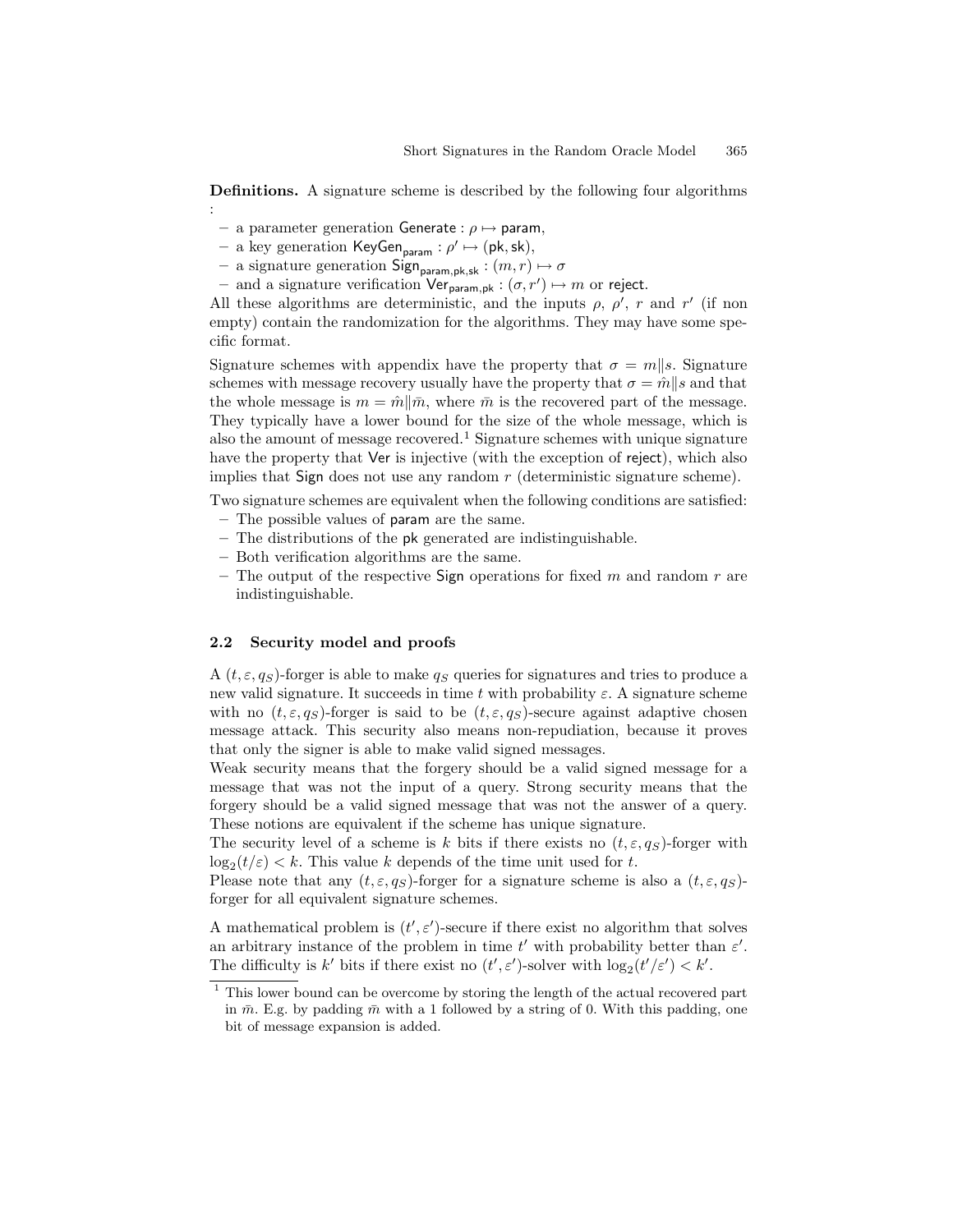A proof of security is the description of how to construct a  $(t', \varepsilon')$ -solver (called reduction algorithm) when given access to a  $(t, \varepsilon, q<sub>S</sub>)$ -forger. The reduction simulates an equivalent signature scheme and answers signature queries from the forger. The forgery is used to solve the problem. The reduction does not always succeed, partly because its simulation of an equivalent signature scheme may not be perfect, and partly because the forgery may be useless. A tight proof of security has  $t'/\varepsilon' \simeq t/\varepsilon$ .

2.3 Idealized models

An idealized oracle model replaces some components of the verification algorithm with calls to an oracle which is simulated by the reduction. The number of calls to these oracles is bounded e.g. by  $q_O$ . Because the actual computation of the idealized components takes time, a scheme with  $k$  bits of security with the appropriate time unit always has  $q_O \leq 2^k$ .

The random oracle model replaces hash functions by calls giving random output. The generic group model replaces the operations in some group by random answers that respect the group laws. The random permutation model replaces a fixed permutation by a random one constructed in answer to the oracle calls. The ideal cipher model replaces a keyed permutation by a random one constructed in answer to the oracle calls.

A reduction algorithm in a idealized model always gives random answers taken from the set of values that are consistent with previous answers. It has a total freedom for its answer to the first oracle query, and the other answers should not allow the forger to detect that the reduction algorithm took control of the oracle. Consistency for a random oracle means that the same input always give the same output. For a random permutation, two different inputs have different outputs, and queries for the inverse permutation should also be consistent.

To be able to maintain consistency, the reduction algorithm needs to keep tables of the subset of input/output pairs that has been developed to answer the queries. In other words, the reduction algorithm constructs the oracle tables.

The random oracle model is widely used in the literature, the ideal cipher model and the generic group model have been used for proving the security of some specific schemes. Proofs in these models cannot generically be translated into the real world [6, 13], but it is widely believed that a proof in an idealized model give some confidence in the design of a cryptographic primitive. The random oracle model and ideal cipher model are very similar and we believe that they give similar confidence in cryptographic designs: a random oracle can be contructed from ideal ciphers, and it might be possible to build an ideal cipher from random oracles.

#### 2.4 The RSA trapdoor one-way bijection

**Bijection.** A bijection with length  $l$  is a one-to-one and onto mapping  $\mathsf{F}$  from a set S with 2<sup>l</sup> elements to a set L with 2<sup>l</sup> elements. It is a permutation if  $S = \mathcal{L}$ . Let  $l'$  be equal to  $\sharp \mathcal{S}$ .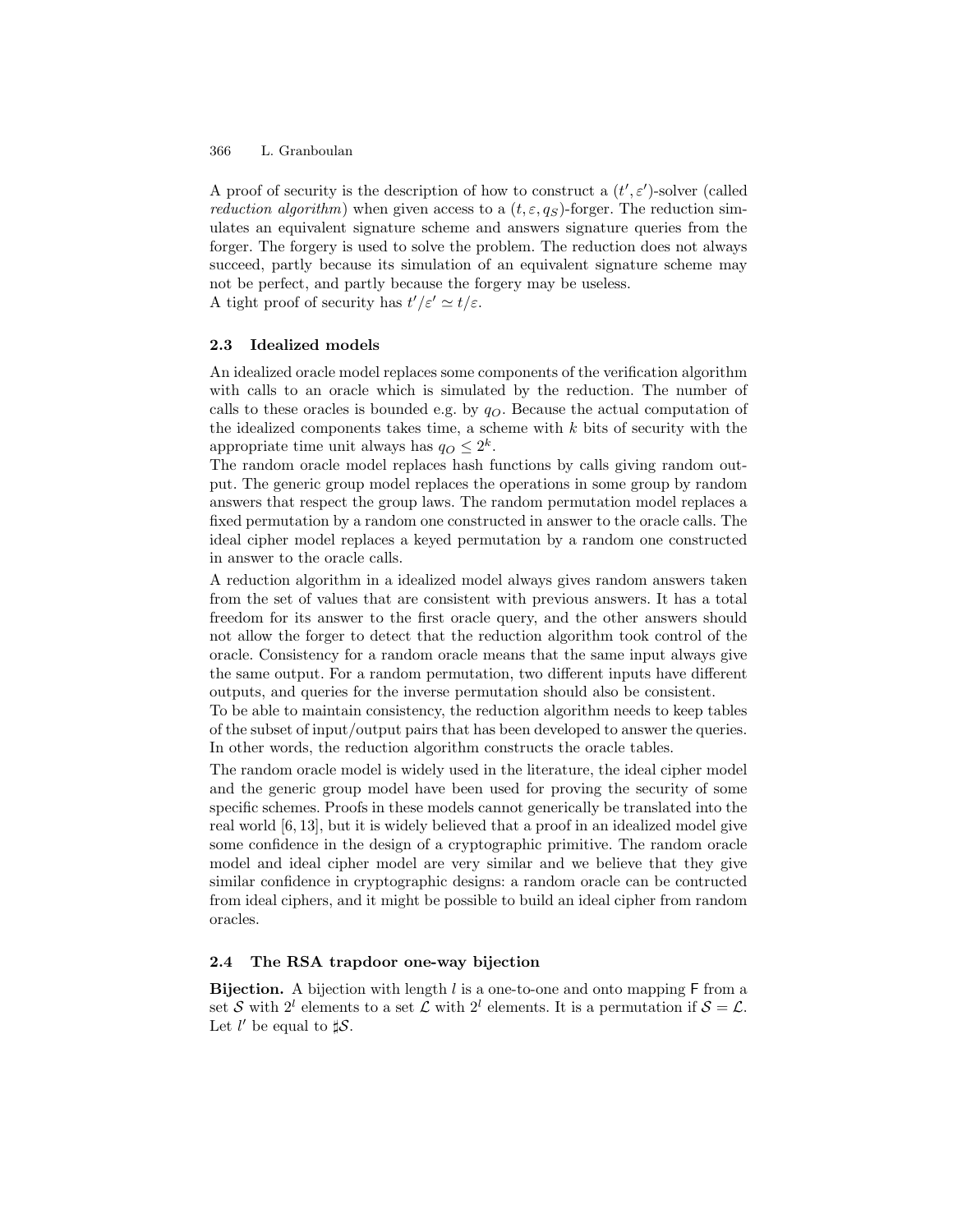**One-way.** A bijection with length  $l$  is one-way with security  $k'$  bits if  $\mathsf{F}$  is easy to compute but finding the preimage for a random  $y \in \mathcal{L}$  (i.e. the unique  $x \in \mathcal{S}$ ) such that  $y = F(x)$  is a problem with a difficulty of k' bits. Exhaustive search in S shows that  $k' \leq l'$ .

Trapdoor. It is a trapdoor one-way bijection if knowing some secret information (the trapdoor) makes easy the computation of  $F^{-1}$ .

Random-self-reducibility. The permutation is random-self-reducible if it has the following additional property. There exists a probabilistic algorithm R that takes an input  $y \in \mathcal{L}$  and generates a uniformly distributed value  $\tilde{y} \in \mathcal{L}$  such that knowing the value of  $F^{-1}(\tilde{y})$  makes it easy to compute  $F^{-1}(y)$ .

If F is random-self-reducible, then it is always possible to compute  $F^{-1}(y)$  in time  $2^{l/2}$ , using the birthday paradox. A table of  $2^{l/2}$  random  $(x, F(x))$  pairs is computed. A table of  $2^{l/2}$  random  $\tilde{y}$  values is generated with R(y). A collision  $F(x) = \tilde{y}$  gives the value for  $F^{-1}(\tilde{y})$ , from which we deduce the value of  $F^{-1}(y)$ . For a random-self-reducible trapdoor one-way permutation, we always have  $k' \leq$  $l/2$ .

**RSA permutation.** The public parameter is a number  $n$  and an odd exponent e, the corresponding secret is the factorization  $pq = n$  or the inverse  $e^{-1}$  mod  $\phi(n)$ . The function  $F(x) = x^e \mod n$  is a permutation of the set  $\mathbb{Z}_n^*$  of invertible integers modulo *n*. The trapdoor owner can compute  $F^{-1}(x) = x^{e^{-1}}$  mod *n*.

This function F is a random-self-reducible trapdoor one-way permutation. Its random-self-reducibility comes from the algorithm R that generates a random  $\tilde{x} \in \mathbb{Z}_n^*$  and returns  $\tilde{y} = y \cdot \tilde{x}^e$ . Then  $\mathsf{F}^{-1}(y) = \mathsf{F}^{-1}(\tilde{y})/\tilde{x}$ .

The best known technique to compute  $F^{-1}$  is to compute the factorization of n. Here is a table that gives estimates for minimal bit length of  $n$  to have some given security levels. The problem of the estimation of the difficulty of factoring large numbers is the object of some controversies and this table should only be understood as a proposal for basing our numbers on realistic estimates. It is not an attempt to solve this controversy. It is based on the hypothesis than the recent factorizations of 512 bits numbers needed a workfactor of  $2^{56}$  and that the asymptotic complexity of the number field sieve is around  $L_n[\frac{1}{3}, 1.9]$ .

The formula for the following table is  $k' = 12 + \log(L_{2^l}[\frac{1}{3}, 1.9]).$ 

Modulus length *l* 512 768 1536 4096 8192

Bit security  $k'$ <sup>0</sup> 56 64 80 128 160

**RSA bijection.** For the RSA permutation the permuted set  $\mathcal{L}$  is  $\mathbb{Z}_n^*$  therefore the length  $l$  is not an integer. If an integer value is preferred, the RSA bijection is defined as follows.

The set  $\mathcal L$  contains all integers in  $\mathbb Z_n$  smaller than  $2^l$ , and  $\mathcal S$  is its preimage and  $l' = [l]$ . The computation of  $F(x)$  for  $x \in \mathbb{Z}_n$  begins with  $y = x^e \mod n$ . If  $y \in \mathcal{L}$ , it is the answer, else x is rejected because it is not an element of  $S$ .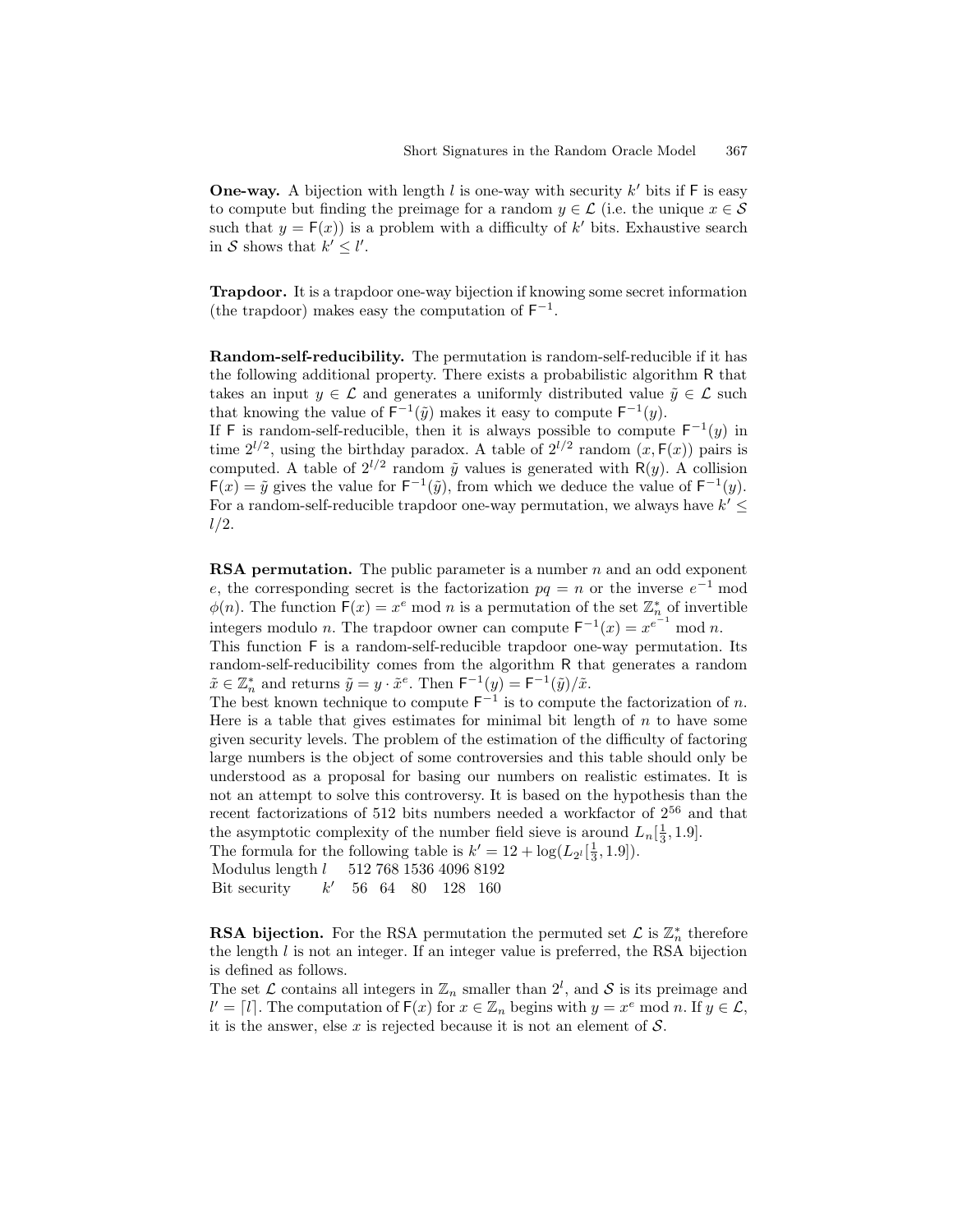## 3 Minimal message expansion

#### 3.1 The lower bound

A simple counting argument shows that for any signature scheme with random salt of length  $\#r$  and message expansion  $\lambda$ , a signed message is valid with probability at least  $1/2^{\lambda - \#r}$ . Therefore the security level of the scheme is at most  $\lambda - \#r$ .

**Theorem 1.** Minimal message expansion for k bits of security is k bits of message expansion and can only be obtained for a signature scheme with unique signature.

None of the previously published techniques achieve this lower bound: they don't allow one to go under  $2k$  bits of message expansion. Our OPSSR scheme achieves this lower bound.

#### 3.2 Signature schemes with appendix

Coron [9] proved that a signature scheme with unique signature cannot have a tight security proof, and that the lower bound for the relation between the security k of the scheme and the security  $k'$  of the underlying problem is  $k' \simeq$  $k + \log_2 q_S$ .

A signature scheme with appendix based on a problem with security  $k'$  has an appendix of length at least  $k'$ . Therefore the message expansion for a deterministic signature scheme with appendix is at least  $k + \log_2 q_S$ .

Randomized signature schemes can enhance the tightness of the proof, but at the cost of a random seed that appears in the signed message. Each bit of gained tightness costs one bit of random seed.

**Theorem 2.** The lower bound for a signature scheme with appendix having k bits of security against a forger allowed to make  $q_S$  signature queries is a message expansion of  $k + \log_2 q_S$  bits.

None of the previously published techniques achieves this lower bound, and the problem is still open whether it is possible to achieve it or not.

## 4 The OPSSR padding

#### 4.1 Some previous work: PFDH and PSSR

Quick introduction. Full Domain Hash was formally described and proved by Bellare and Rogaway in [2]. Their proof shows that in the random oracle model with at most  $q_H$  hash queries the security k of FDH is related to the security  $k'$ of the underlying trapdoor one-way bijection by  $k' \simeq k + \log_2(q_H + q_S)$ . Coron has shown in  $[8]$  that random-self-reducibility helps to improve the proof and obtains  $k' \simeq k + \log_2 q_s$ . Coron also introduced in [9] a probabilistic variant of Full Domain Hash that we describe below.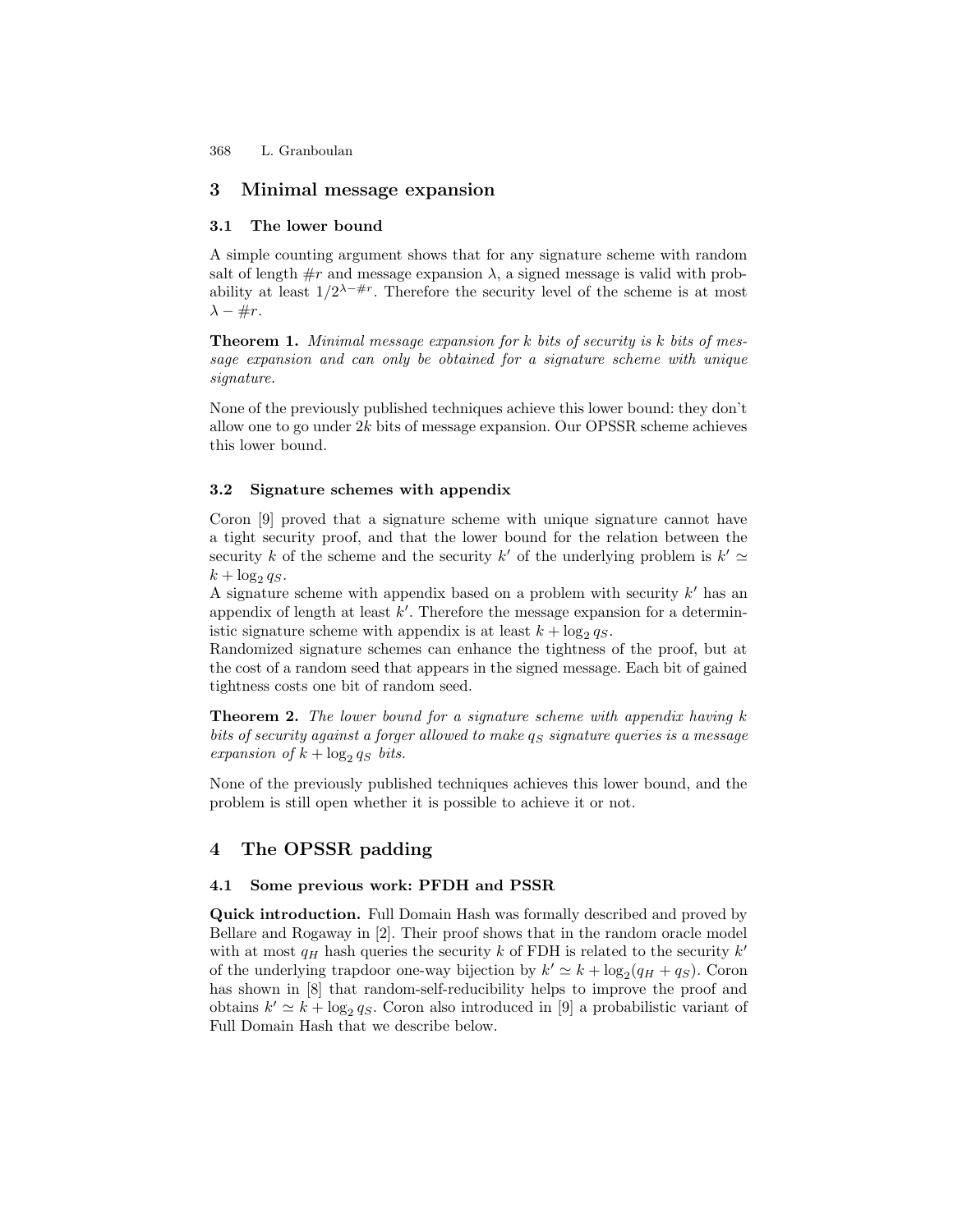PFDH. The two components are a random-self-reducible trapdoor one-way bijection F and a cryptographic hash function H. The verification of a signed message splits  $\sigma = m||r||s$  and says the signature is valid if  $s \in S$  and  $H(m||r) =$  $F(s)$ . It outputs the message m.

The trapdoor owner signs the message  $m$  by first generating a random salt  $r$ , then computing  $s = \mathsf{F}^{-1} \circ \mathsf{H}(m||r)$ , and returns  $\sigma = m||r||s$ .

The proof shows that if  $\#r \geq \log_2 q_s$  then  $k' \simeq k$  and if  $\#r \leq \log_2 q_s$  then  $k' \simeq k + \log_2 q_s - \#r$ . We can notice that the output length of the hash function is equal to the length  $l$  of the bijection and that the message expansion is  $l'$  + #r. Because of random-self-reducibility,  $l' \geq 2k'$ . PFDH does not allow better message expansion than 2k.

PSSR. This scheme was introduced in [2] and its optimal proof of security is in [9]. It is a modification of PFDH by adding recovery of the salt and of part of the message.

The hash function  $H$  has output length  $2k$  and an additional cryptographic hash function G with input length 2k and output length  $l-2k$  is needed and is modeled as a random oracle.

The verification splits  $\sigma = \hat{m} \| s$ , checks that  $s \in \mathcal{S}$ , computes  $a \| h = F(s)$  and  $\bar{m} = a \oplus \mathsf{G}(h)$ , and checks if  $\mathsf{H}(\hat{m}||\bar{m}) \neq h$ . It computes  $m||r = \hat{m}||\bar{m}$  and outputs the message m.

The trapdoor owner signs the message  $m$  by first generating a random salt  $r$ , then computing  $\hat{m} \parallel \bar{m} = m \parallel r$  where  $\bar{m}$  is  $l - 2k$  bits long. Then  $h = H(m \parallel r)$ and  $a = \bar{m} \oplus \mathsf{G}(h)$  are computed. The signed message is  $\hat{m} \|\mathsf{F}^{-1}(a||h)$ . PSS is the special case where  $\#r = l - 2k$ .

The security proof is very similar to the proof for PFDH and shows that PSSR has the same security as PFDH. The addition of G does not weaken the scheme because the probability of a collision in the input of G is low. This is due to the fact that the input size of G is twice the security level of the scheme. The message expansion with PSSR is  $2k + \text{\#r}$ . PSSR does not allow better message expansion than 2k.

Replacing a XOR with a block cipher. The idea of improving a padding by replacing a XOR with a block cipher was introduced by Jonsson [14] for an improvement of OAEP+ named OAEP++. The same can be done with PSS. It only changes the security properties of the padding when used for asymmetric encryption.

#### 4.2 Basic OPSSR

OPSSR means Optimal Padding for Signature Schemes with message Recovery. We begin with a simplified version of our OPSSR scheme.

This signature scheme can only sign messages of length  $l - k$ . It has two parameters: a trapdoor one-way bijection  $F$  with length l and security  $k'$  and an arbitrary permutation  $E$  of blocks of size l. The random permutation model for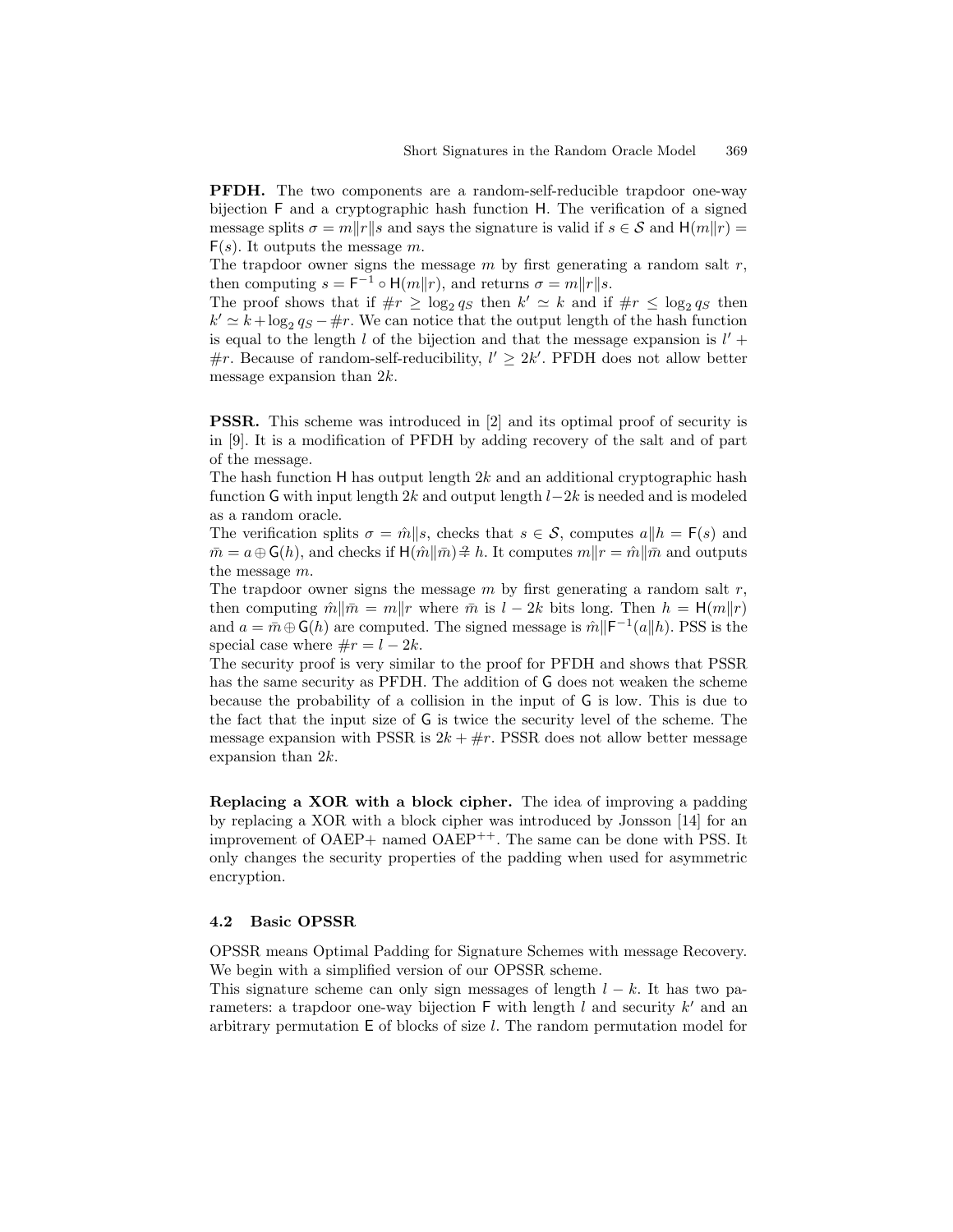E is used. In practice E can be based on a large block cipher with fixed key 0 and F can be the RSA bijection.

Let  $\kappa$  be a fixed value of k bits, e.g.  $0^k$ . Valid signatures are generated by  $m \mapsto \mathsf{F}^{-1}(\mathsf{E}^{-1}(m\|\kappa)).$  The verification computes  $m\|v = \mathsf{E}(\mathsf{F}(\sigma))$  and checks if  $v = \kappa$ .

**Security proof.** We show how it is possible to compute  $F^{-1}(y)$  for an arbitrary y without knowing the trapdoor, but with access to a forger of OPSSR in the random permutation model.

The number of signature queries is bounded by  $q<sub>S</sub>$  and the number of oracle queries (to E and  $E^{-1}$ ) is bounded by  $q_O$ . For all answers to the  $q_O + q_S \leq$  $2<sup>k</sup>$  queries made by the forger, we will need to generate a value  $y'$  uniformly distributed in  $\mathcal{L}$ . In this proof, one query has  $y' = y$  and all other queries have  $y' = F(x')$  for a random x'. A table of  $(y', x')$  is stored, enabling the lookup of  $F^{-1}(y')$ .

First we send to the forger the description of F. Then we will answer to four types of queries and the oracle table is updated according to these answers.

- In response to a signature query for  $m$ , the reduction generates a value  $y'$ and updates the oracle table with  $y' \stackrel{\mathsf{E}}{\mapsto} m \| \kappa$ . The answer is  $x' = \mathsf{F}^{-1}(y')$ .
- The signature query aborts if  $E(y')$  was already defined. Since y' is uniformly distributed in  $\mathcal{L}$ , and at most  $2^k$  values were defined, this happens with probability at most  $1/2^{l-k}$ .

The signature query also aborts if  $y' = y$ . This has probability  $1/2^k$ .

− In response to a query for  $E^{-1}(m||\kappa)$ , that is not in the table, a signature query for  $m$  is simulated. The answer is  $y'$ .

The oracle query aborts if  $E(y')$  was already defined. This has probability at most  $1/2^{l-k}$ .

The oracle query does not abort if  $y' = y$ . If the forger later makes a query of a signature for  $m$ , then the signature query will abort.

- − In response to a query for  $E^{-1}(m||v)$  with  $v \neq \kappa$ , a random value y'' is generated and the oracle table is updated with  $y'' \stackrel{\mathsf{E}}{\mapsto} m||v$ .
	- The oracle query aborts if  $E(y'')$  was already defined. This has probability at most  $1/2^{l-k}$ .
- In response to a query for  $E(y'')$ , random m and v are chosen, and the oracle table is updated with  $y'' \stackrel{\mathsf{E}}{\mapsto} m||v$ .

The oracle query aborts if  $v = \kappa$ . This has probability  $1/2^k$ .

If  $l \geq 2k + 1$ , then no query make the reduction abort with probability more than  $2^{-k}$ . The total probability of non abortion is  $(1 - 1/2^k)^{2^k} \ge 1/e$ .

The forger returns a forgery  $\sigma$  which is the signature of a message m with probability better than  $1/2^k$ . If this message was not in a query for  $\mathsf{E}^{-1}(m||\kappa)$ , then the signature is valid with probability  $1/2^k$ . Therefore this message was in a query for  $\mathsf{E}^{-1}(m||\kappa)$  and a value y' was generated. The reduction can compute  $F^{-1}(y)$  if this forgery corresponds to  $y = y'$ , which happens with probability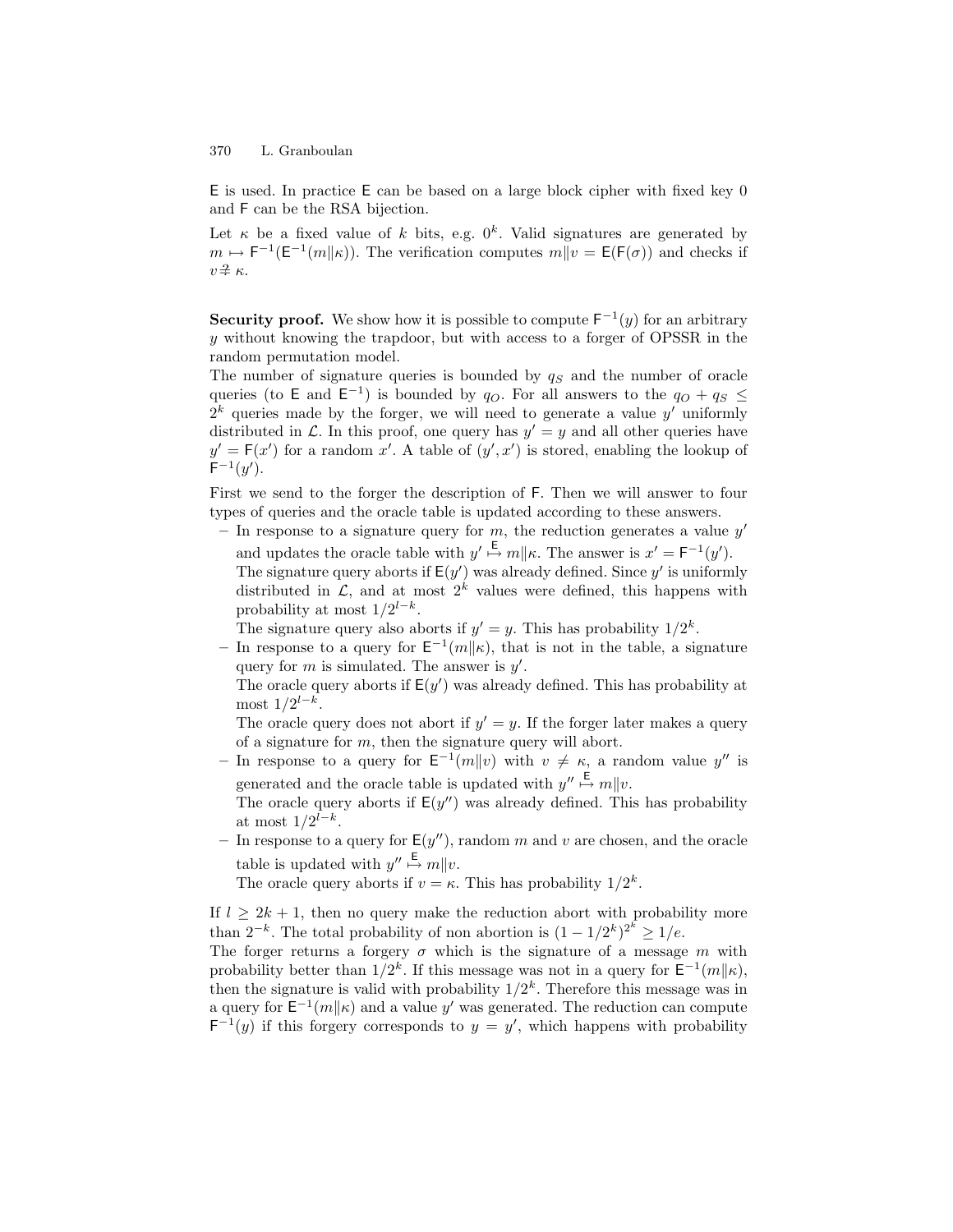$2^{-k}$ . Therefore the success probability of the reduction is the one of the forger divided by at most  $e2^k$ .

The running time  $t$  of the (real world) forger includes some actual computations of  $\mathsf{F}, \mathsf{E}$  and  $\mathsf{E}^{-1}$ . The answer to an oracle query by the reduction algorithm needs some table lookups and at most one computation of F. Under the hypothesis that the time for all these computations are similar, the running time for the reduction is  $\gamma t$  for some small constant  $\gamma$ .

A difficulty level of  $k' \simeq 2k$  is needed and this scheme has minimal message expansion.

Random-self-reducibility. The same technique as in [8] can be used when F is random-self-reducible. This technique consists in a change of the way the values  $y'$  are generated. The full details on how to optimize the parameters can be found in Coron's papers.

The basic idea is to have a proportion  $\alpha/g_S$  of the values y' generated with the algorithm  $R$ . A signature query will abort if such a  $y'$  was generated, which happens with probability  $\alpha$ . However, if the reduction does not abort, then its success probability is the success probability of the forger divided by  $q_S/\alpha$ .

This idea applies to OPSSR as well and a difficulty level of  $k' \simeq k + \log_2 q_S$  is needed and the scheme has minimal message expansion.

**Randomization.** The same technique as in  $[2, 9]$  can be used to enhance the tightness of the reduction, if  $F$  is random-self-reducible. The message  $m$  is padded with a random salt  $r$  before being signed. The signature verification works as before but the salt is discarded.

The reason why this improves the tightness of the reduction is that a much higher proportion of the values  $y'$  can be generated with the algorithm R, because a signature query can choose a value for the salt for which  $y' = F(x')$ .

This idea applies to OPSSR as well and a difficulty level of  $k' \simeq k + \log_2 q_S - \#r$ is sufficient when the salt has length  $\#r \leq \log_2 q_S$ . However this randomized scheme does not have minimal message expansion, because the salt is recovered and the expansion is  $k + \text{\#r}$ .

#### 4.3 OPSSR

Basic OPSSR only allows one to sign messages of length  $l-k$ . To sign a message m of arbitrary length greater than  $l-k$ , the message is split  $\hat{m} \parallel \bar{m} = m$  where  $\bar{m}$ has length  $l - k$  bits.  $\hat{m}$  will be transmitted in the clear and  $\bar{m}$  will be recovered with the Basic OPSSR scheme.

The security proof still holds if all answers to oracle queries are independent for different values of  $\hat{m}$ . Therefore the functions E and E<sup>-1</sup> need to take  $\hat{m}$  in their input. For better efficiency, a hash of  $\hat{m}$  is used.

In practice, OPSSR will use a collision free hash function H with 2k bits of output and a keyed permutation  $E_k$  of blocks of size l with a key of size 2k. The function  $E_k$  is modeled as an ideal cipher.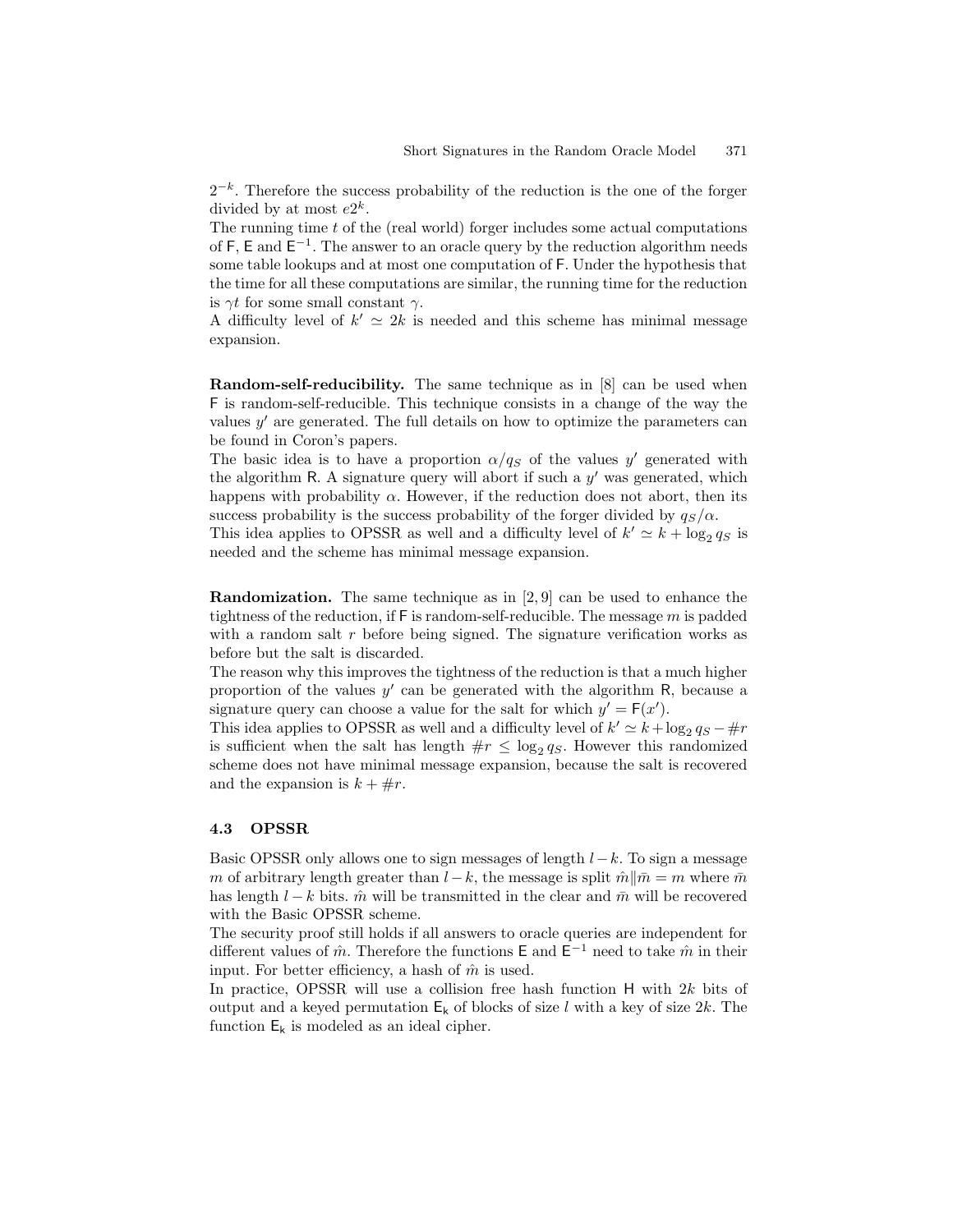**Signature generation.** The message is split  $m = \hat{m} || \bar{m}$  with  $l - k$  bits in  $\bar{m}$ . Then  $h = H(\hat{m})$  and and  $x = \mathsf{E}_h^{-1}(\bar{m}||\kappa)$  and  $s = \mathsf{F}^{-1}(x)$  are computed. The signed message is  $\sigma = \hat{m} || s$ .

**Signature verification.** The signed message is split  $\sigma = \hat{m} || s$  with  $s \in \mathcal{S}$ . Then  $x = F(s)$  and  $h = H(\hat{m})$  and  $\bar{m} \| v = E_h(x)$  are computed. The signature is valid if  $v = \kappa$ .

#### 4.4 RSA-OPSSR and comparison with other schemes

**RSA-OPSSR.** With a goal of 80 bits of security and  $\log_2 q_s \simeq 48$ , OPSSR can be used for a proven (in the ideal cipher model) deterministic signature algorithm with 80 bits of message expansion with a 4096 bits RSA (or whatever is the modulus size for 128 bits of RSA security), or for a proven probabilistic signature algorithm with 128 bits of message expansion with 48 bits of salt and 1536 bits RSA (80 bits of RSA security).

**RSA-PSSR.** With a goal of 80 bits of security and  $\log_2 q_S \simeq 48$ , PSSR can be used for a proven (in the random oracle model) deterministic signature algorithm with 160 bits of message expansion with a 4096 bits RSA (or whatever is the modulus size for 128 bits of RSA security), or for a proven probabilistic signature algorithm with 208 bits of message expansion with 48 bits of salt and 1536 bits RSA (80 bits of RSA security).

**PVSSR or Naccache-Stern.** With a goal of 80 bits of security and  $\log_2 q_S \simeq$ 48, They can be used for a proven (in the generic group model) probabilistic signature algorithm based on 160 bits elliptic curve discrete logarithm and achieving 240 to 208 bits of message expansion.

# 5 Idealized security models and multi-key setting

#### 5.1 The multi-key setting

Proofs of security for digital signature schemes only consider the case where the forger is able to ask signature queries for one public key, and has to make a valid signature for that public key.

However, it may be the case that computations done by the forger to attack one public key also help to attack another public key. Taking this into consideration is called the multi-key setting.

This consideration first appeared in a different form in the description of KCDSA for security against parameter manipulation [15, section 4.2].

Since the performance cost for having proofs of security against attacks in the multi-key setting is small, we believe that signature schemes should take this into account.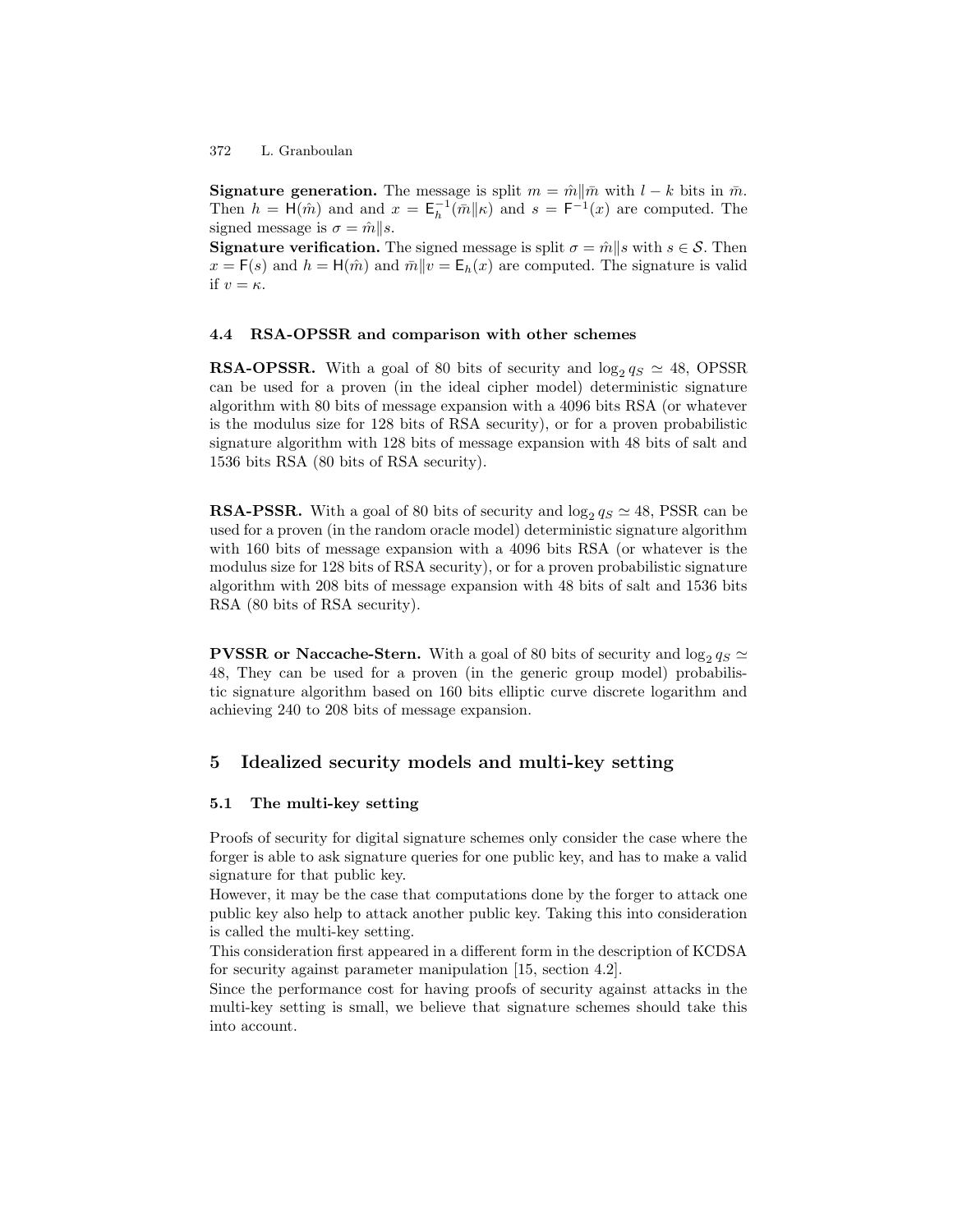#### 5.2 A concrete solution

To make the proof take the multi-key setting in account, one can make sure that all the components completely change if the public key changes.

For RSA-OPSSR, we have to meet the two following requirements:

- the best way to factor a bunch of RSA numbers is to factor separately each of them,
- the function E, in the idealized world, depends on the public key.

The first requirement does not depend on the padding and may not be met by the RSA bijection, because it may be possible to factor a bunch of RSA numbers faster than factoring them individually [7]. <sup>2</sup>

To mett the second requirement we propose here a straightforward and simple improvement of the OPSSR scheme. The only change is that  $h = H(\hat{m}, \mathsf{pk})$ .

All other signature schemes proven secure in an idealized model can benefit from a similar improvement of their security. For example with RSA-PSS, it is sufficient to include the public key in the input of both hash functions H and G.

### 6 Discussion and open problems

#### 6.1 Large block cipher

OPSSR with 4096 bits RSA needs a block cipher able to encrypt blocks of 512 bytes. No such block cipher has been widely studied. Using a deterministic mode of operation of a 8 or 16 byte block cipher is not a solution because it is not a valid implementation of the ideal cipher model.

Two research directions can be proposed.

- Is it possible to replace this ideal cipher with random oracles, for example with a sufficient number of Feistel rounds ?
- How many rounds of the generalization of Rijndael that is based on 512 parallel S-boxes and an adequate MDS matrix are needed to have a secure cipher ?

# 6.2 Optimal trapdoor one-way permutations

Another drawback of using OPSSR with RSA is that even if the message expansion is small, the minimal length for a signed message is equal to the size  $l' = [l]$ of the RSA modulus. Optimal trapdoor one-way permutation have minimal input length and would minimize this value.

With an optimal trapdoor one-way (non random-self-reducible) permutation, i.e. that permutes l bits blocks with  $k' = l$  bits of security, (deterministic) OPSSR can be applied with  $l \approx 2k$ . The minimal length for a signed message is 2k and the message expansion is  $k$ .

 $^2$  This requirement is not met for schemes with security based on the hardness of the  $\,$ discrete logarithm in some fixed integer multiplicative group. The multi-key setting needs distinct groups for distinct public keys.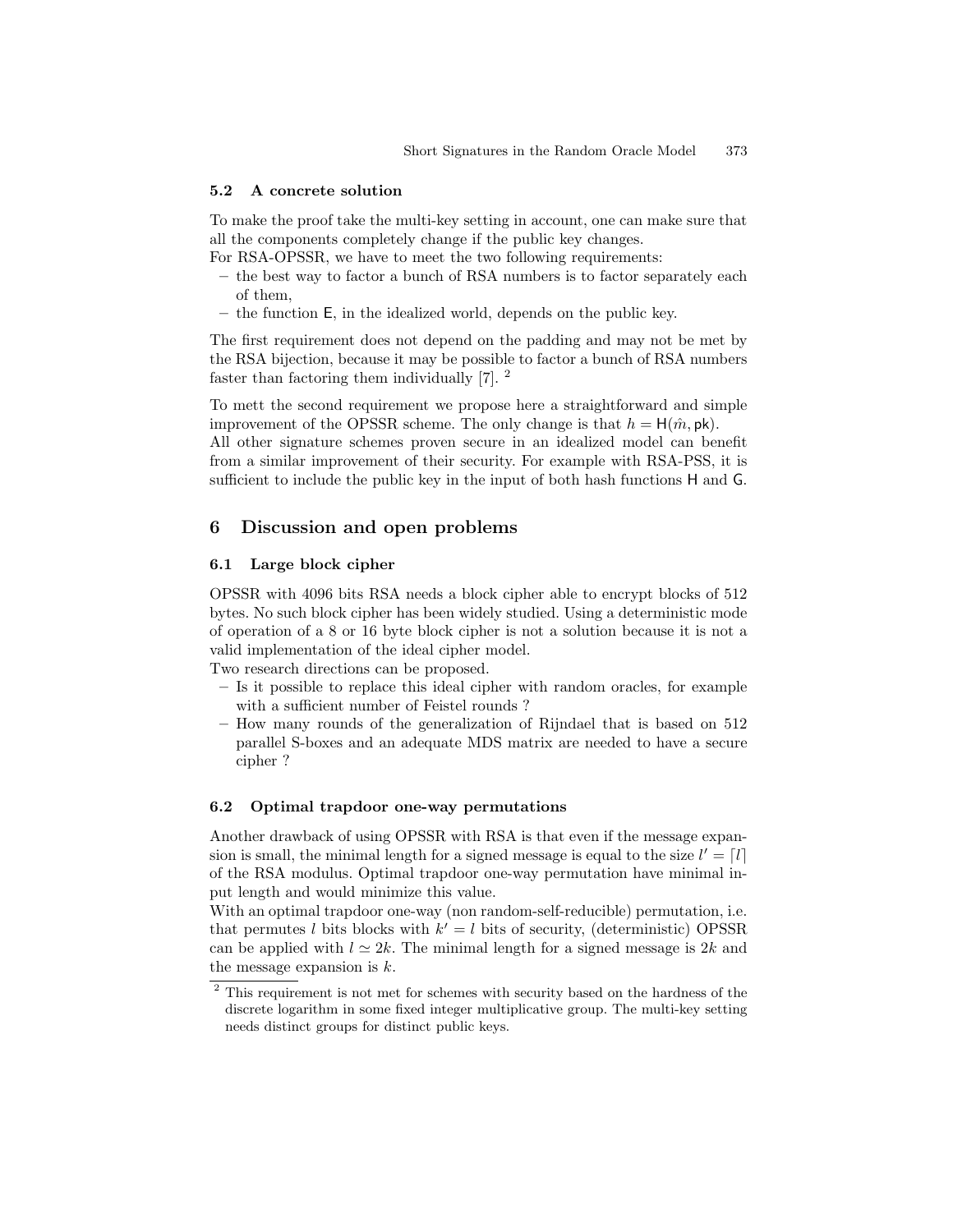With an optimal random-self-reducible trapdoor one-way permutation, i.e. that permutes l bits blocks with  $k' = l/2$  bits of security, (deterministic) OPSSR can be applied with  $l = 2k' = 2(k + \log_2 q_S)$ . The minimal length for a signed message is  $2k + 2 \log_2 q_S$  and the message expansion is k. Randomized OPSSR can also be applied with  $\#r = \log_2 q_S$  and  $l = 2k' = 2k$ . The minimal length for a signed message is  $2k + \log_2 q_S$  and the message expansion is  $k + \log_2 q_S$ . But the problem of finding an explicit candidate for being an optimal (randomself-reducible) trapdoor one-way permutation is old and still unsolved.

#### 6.3 Avoiding idealized security models

The other important open problem is how to get rid of the idealized oracle models, which are the core of our proofs of security. Signature schemes based on chameleon hash functions or similar techniques cannot be an answer, because the information needed to commit to some hash has to be in the signed message, and will increase the message expansion.

# Acknowledgements

We would like to thank one anonymous referee for many interesting remarks that helped to improve this paper.

# References

- 1. M. Bellare and P. Rogaway. Optimal asymmetric encryption how to encrypt with RSA. Proc. Eurocrypt'94, LNCS 950, pages 92-111, May 1994. Available from http://www-cse.ucsd.edu/users/mihir/crypto-research-papers.html.
- 2. M. Bellare and P. Rogaway. The exact security of digital signatures: how to sign with RSA and Rabin. Proc. Eurocrypt'96, LNCS 1070, pages 399-416, May 1996. Revised version available from http://www-cse.ucsd.edu/users/mihir/ crypto-research-papers.html.
- 3. D. Boneh. Simplified OEAP for the RSA and Rabin functions. Proc. Crypto'01, LNCS 2139, pages 275-291, Aug. 2001. Available at http://crypto.stanford. edu/~dabo/papers/saep.ps.
- 4. D. Boneh, B. Lynn, and H. Shacham. Short signatures from the Weil pairing. Proc. Asiacrypt'01, LNCS 2248, pages 514-532, Dec. 2001. Available at http: //crypto.stanford.edu/~dabo/papers/weilsig.ps.
- 5. D. Brown and D. Johnson. Formal Security Proofs for a Signature Scheme with Partial Message Recovery. 2000. Available at http://www.cacr.math.uwaterloo. ca/techreports/2000/corr2000-39.pdf.
- 6. R. Canetti, O. Goldreich, and S. Halevi. The random oracle methodology, revisited. Proc. STOC'98, ACM, pages 209-218, May 1998. Available at http://theory.lcs. mit.edu/~oded/rom.html.
- 7. D. Coppersmith. Modifications of the Number Field Sieve. Journal of Cryptology, vol. 6, n. 3, pages 169-180, 1993.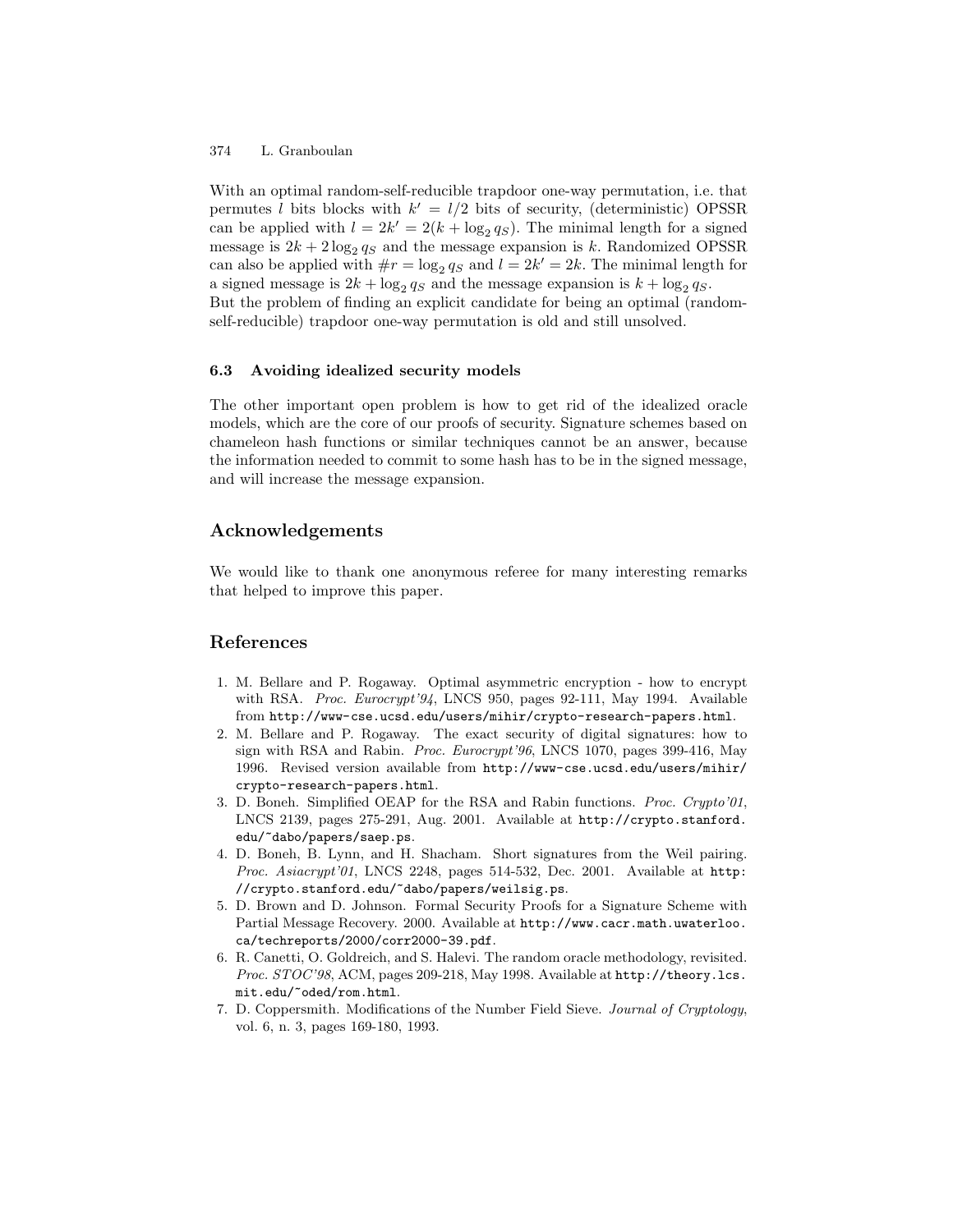- 8. J.-S. Coron. On the exact security of Full Domain Hash. Proc. Crypto'00, LNCS 1880, pages 229-235, Aug. 2000. Available at http://www.eleves.ens.fr/home/ coron/fdh.ps.
- 9. J.-S. Coron. Optimal security proofs for PSS and other signature schemes. Proc. Eurocrypt'02, LNCS 2332, pages 272-287, May 2002. Available at http://eprint. iacr.org/2001/062/.
- 10. J.-S. Coron, M. Joye, D. Naccache and P. Paillier. Universal Padding Schemes for RSA. Proc. Crypto'02, LNCS, Aug. 2002. Available at http://eprint.iacr.org/ 2002/115/.
- 11. N. Courtois, M. Finiasz, and N. Sendrier. How to Achieve a McEliece-based Digital Signature Scheme. Proc. Asiacrypt'01, LNCS 2248, 157-174, Dec. 2001. Available at http://www.minrank.org/mceliece/.
- 12. N. Courtois, L. Goubin, and J. Patarin. Quartz, 128-bit long digital signatures. Cryptographers' Track Rsa Conference 2001, LNCS 2020, Apr. 2001. Available at http://www.minrank.org/quartz/.
- 13. A. Dent. Adapting the weaknesses of the Random Oracle model to the Generic Group model. To appear in Asiacrypt'02. Available at http://eprint.iacr.org/ 2002/086/.
- 14. J. Jonsson. An OAEP variant with a tight security proof. Manuscript, Mar. 2002. Available at http://eprint.iacr.org/2002/034/.
- 15. KCDSA Task Force Team. The Korean Certificate-based Digital Signature Algorithm. Proc. Asiacrypt'98, LNCS 1514, pages 175-186, Oct. 1998. Also available at http://grouper.ieee.org/groups/1363/P1363a/PSSigs.html as an IEEE P1363a submission.
- 16. K. Kobara and H. Imai. OAEP++ : A very simple way to apply OAEP to deterministic OW-CPA primitives. Manuscript, Aug. 2002. Available at http: //eprint.iacr.org/2002/130/.
- 17. D. Naccache and J. Stern. Signing on a Postcard. Proc. FC'00, LNCS 1962, pages 121-135, Feb. 2000. Available at http://grouper.ieee.org/groups/1363/ Research/contributions/Postcard.ps.
- 18. L. Pintsov and S. Vanstone. Postal revenue collection in the digital age. Proc. FC'00, LNCS 1962, pages 105-120, Feb. 2000. Available at http://www.cacr. math.uwaterloo.ca/techreports/2000/corr2000-43.ps. Analysed in [5].
- 19. V. Shoup. OAEP Reconsidered. Proc. Crypto'01, LNCS 2139, pages 239-259, Aug. 2001. Available at http://www.shoup.net/papers/oaep.pdf.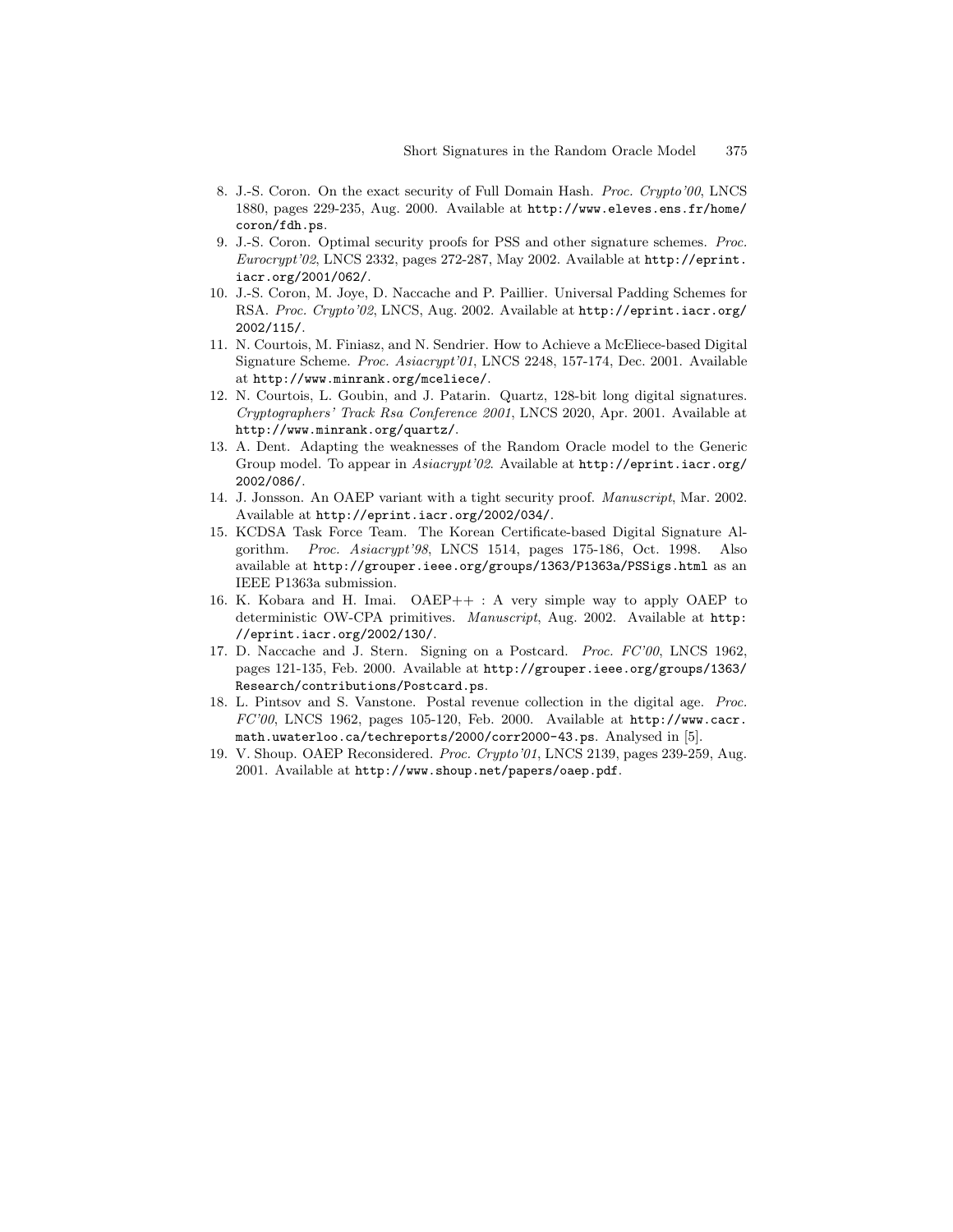# A Comparison of OPSSR with other paddings

Many other paddings have been proposed. We show below the description of those paddings, when used for private decryption in an asymmetric encryption scheme or for public verification in a digital signature scheme. Their output is the message  $m$ , a random seed  $r$  and a validation value  $v$ . A non zero value for v leads to a rejection.



All these paddings have security proofs, where the internal components (the hash functions G, H and H' and the encryption functions E) are modelized as random oracles and ideal ciphers.

They are special implementations of OPSSR where the encryption function has a special form, but the security proof for OPSSR does not apply to this special form.

For example with PSS-R, if  $v$  is  $k$  bits long, then it is easy to find a collision  $H(m||r) = H(m'||r')$  in time  $2^{k/2}$ . If E is the corresponding encryption function for OPSSR (an unbalanced 2-rounds Feistel scheme based on G and H), that means that if  $\mathsf{E}^{-1}(m||r||v) = a||b$  is known, then the attacker can deduce that  $\mathsf{E}^{-1}(m'\Vert r'\Vert v) = a'\Vert b$  where  $a' = a \oplus m\Vert r \oplus m'\Vert r'$ . This is incompatible with the ideal cipher model for E.